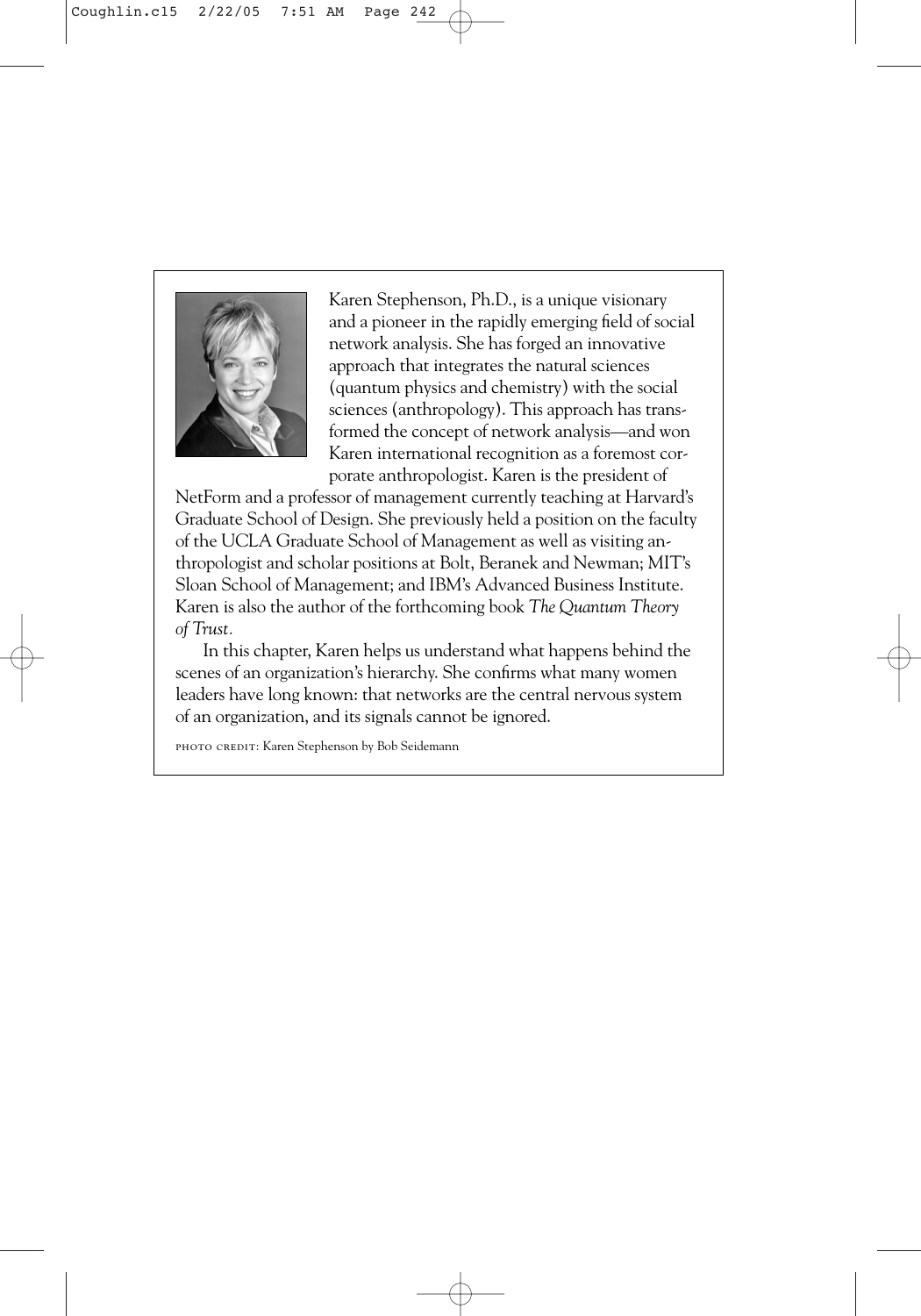# 15

## **TRAFFICKING IN TRUST**

The Art and Science of Human Knowledge Networks

Karen Stephenson

First they ignore you, then they laugh at you, then they fight you, then you win.

*—Ghandi*

She had been mentored by the very best. It was all because the CEO had had an epiphany. He had looked around his company and seen that he was wheeling and dealing mostly with men—where were the women in the equation? Why weren't they involved? And then he realized that he was the sole party responsible for both the absence and silence of women. In a quiet promise to himself, he decided to change the context and shift the equation. And he did—she was now CEO. But the appointment alone was not enough to garner the impact he sought. Oh sure, he saw the press rally 'round her—both praising and picking. But that's not the kind of recognition he was expecting for his new successor. Instead, what he saw was that the male managers within the enterprise didn't trust the new female CEO—perhaps because they had difficulty trusting *any* woman. Quite frankly, he had not spent much time in nurturing those relationships to get past that ol' familiar "gender issue." He also saw that women managers did not trust the new woman CEO either! Did she sell out? What did she do that they had not done or would not do? Surely her promotion was not the result of mere meritocracy!!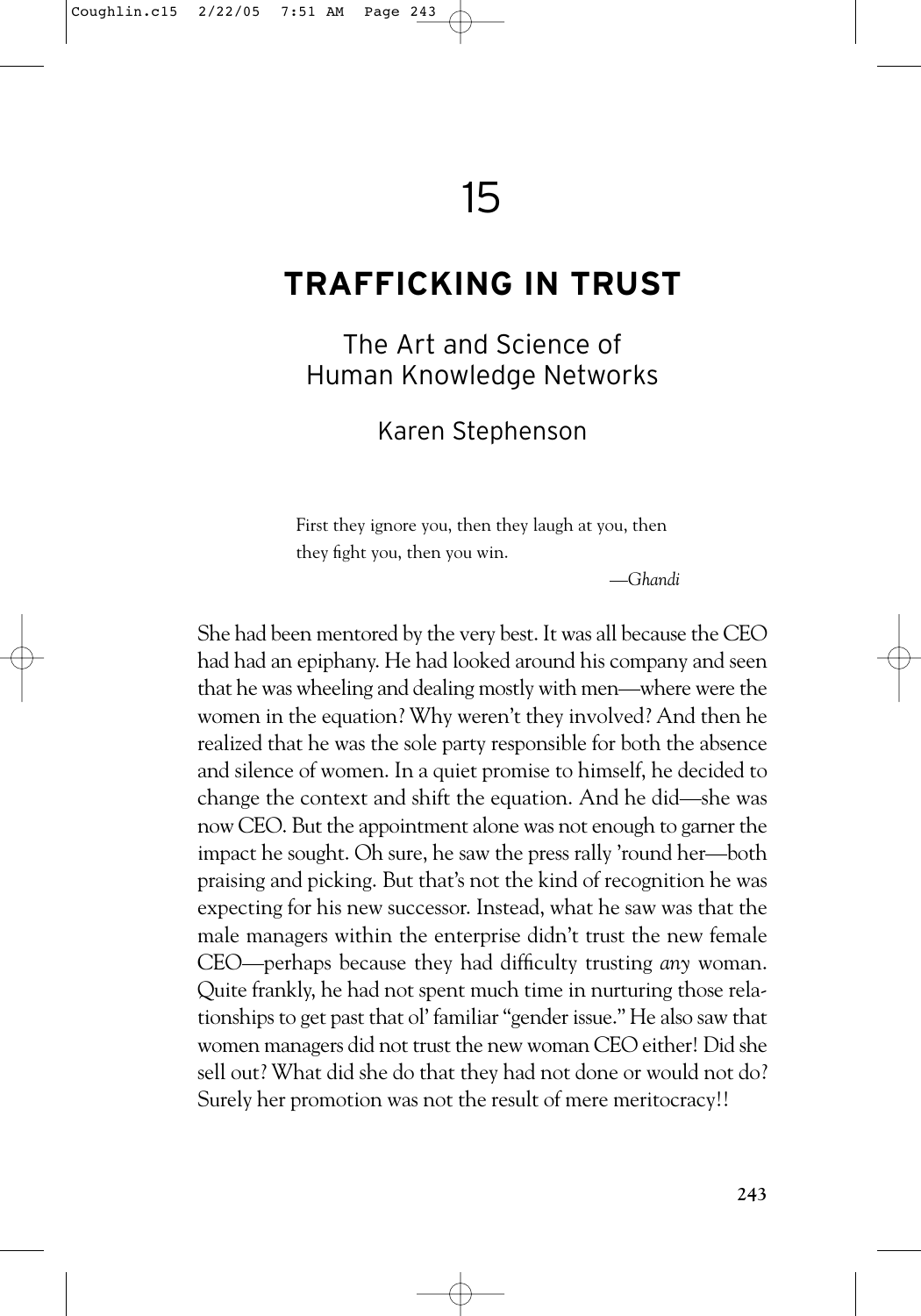If time is appropriately spent in building collegial relationships in the leadership network, gender issues can become irrelevant. But when leaders don't do their homework and fail to establish their networks, then other factors, like gender take center stage. In the final analysis, merit matters, but only when networks are nurtured.

## **Why Is the Web of Relationships So Important?**

I have spent my entire professional career in hot pursuit of this single question. I've come to realize that the only way to inspire change, stir activity, or get anything done at all is to explore the hidden world of social networks—"grey markets" of rights, riddles, and rituals.

Such social networks exist within your organization. And if you are a woman leader, these are forces that you should not and cannot ignore. Indeed, because women leaders have so long been on the outside looking in, they in particular need to understand the various sources of power that exist within an organization. It's not just about simple and straightforward hierarchy anymore. It's also about social networks. Recognizing, understanding, and leveraging these social networks, then, are critical for women leaders who want or need to secure power within their organizations.

In this chapter, we'll review significant moments, milestones, and insights relating to the power of social networks. And we'll discuss the importance of the art and science of network analysis.

First, let me provide a quick overview about the research that forms the foundation of this art and science. As a corporate anthropologist, I enter an organization through any number of access points. About 30 percent of my access comes through human resources, 30 percent through the chief financial officer or chief operating officer, and 30 percent through the chief executive officer directly. I survey the population using a simple paper form, an online form, or, in some cases, interviews. No matter what the medium, the method is the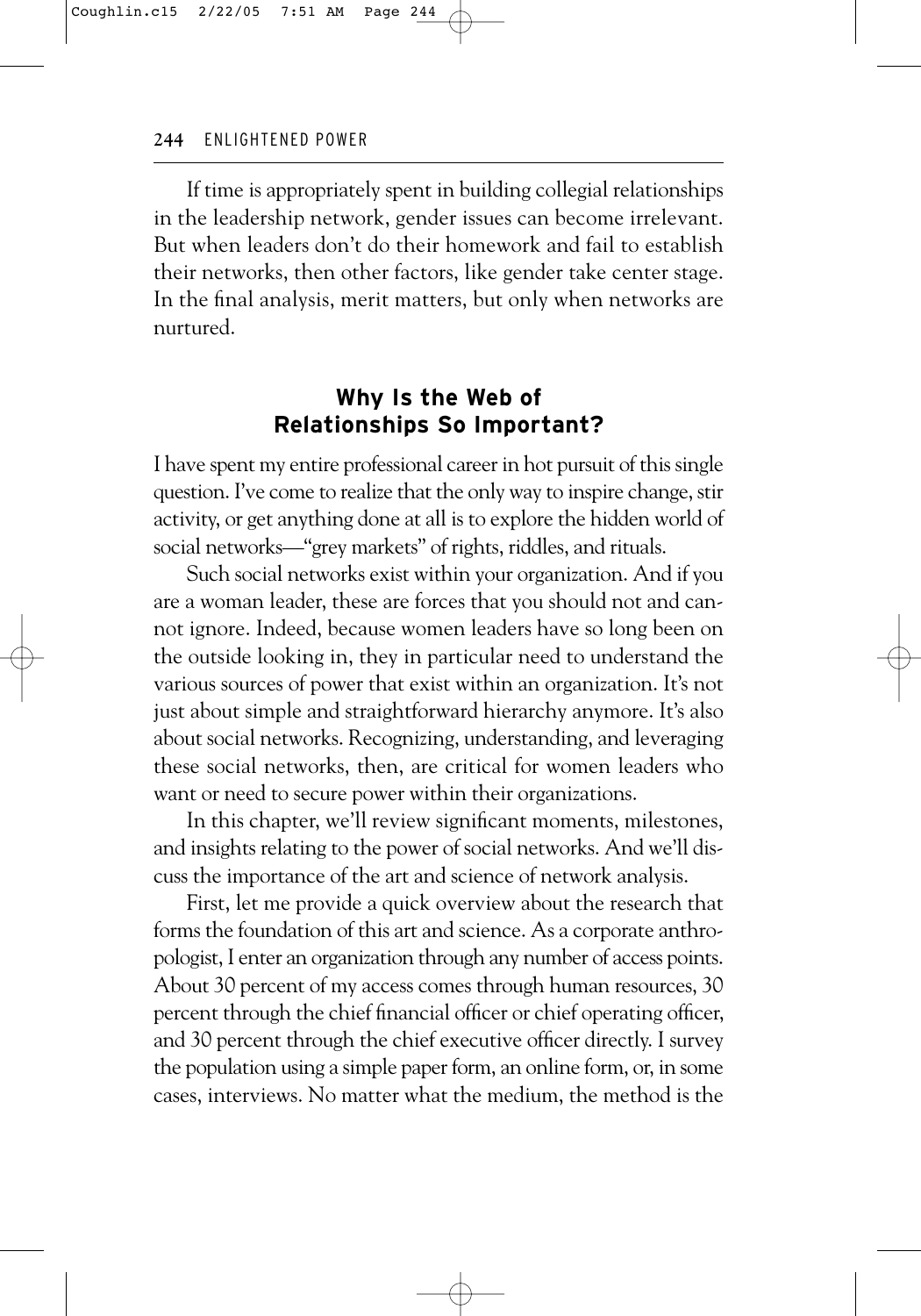same. With whom do you work directly? To whom do you turn for advice? To whom do you look for new ideas and new information? With whom do you collaborate and socialize? After I aggregate the answers to these questions across the entire organization, a series of cultural knowledge maps is produced.

I am talking here about how the relationships between people in an organization create the real pathways of knowledge, for the actual power of an organization exists in the structure of a human network, not in the architecture of command and control superimposed on it. My research is about making invisible workplace relationships visible by computer modeling the web of social exchange in both twoand three-dimensional forms. And the data always reveal some significant answers to a host of significant questions: Who is talking to whom (before and after the formal agenda-driven meeting)? Where do ideas get bottlenecked, and how do they get widely dispersed? Who has the authority, and who has the ability to make things happen? Why are the top salespeople effective, and what does that have to do with their proximity to customer service? Which candidate for CEO has a finger on the pulse of the organization, and which candidate has merely grabbed the current CEO's ear? Who among the senior partners is informally mentoring a younger generation of potential successors, and what does that have to do with their smoking habits? Why is the merger, which looked so promising on paper, failing to gel? Why did the latest middle-management layoffs, less severe than in previous rounds, leave the organization so much more decimated? Why did one factory plant become so efficient as compared to two identical ones?

By x-raying the social network of an organization, we in effect provide another and new way of seeing. Until very recently, we perceived organizations as a structural hierarchy that was both blind and deaf to another life force fomenting within. Tacit knowledge—the critical information that makes organizations functional—is in fact transferred not through established channels within the formal hierarchy but instead through informal relationships. And the medium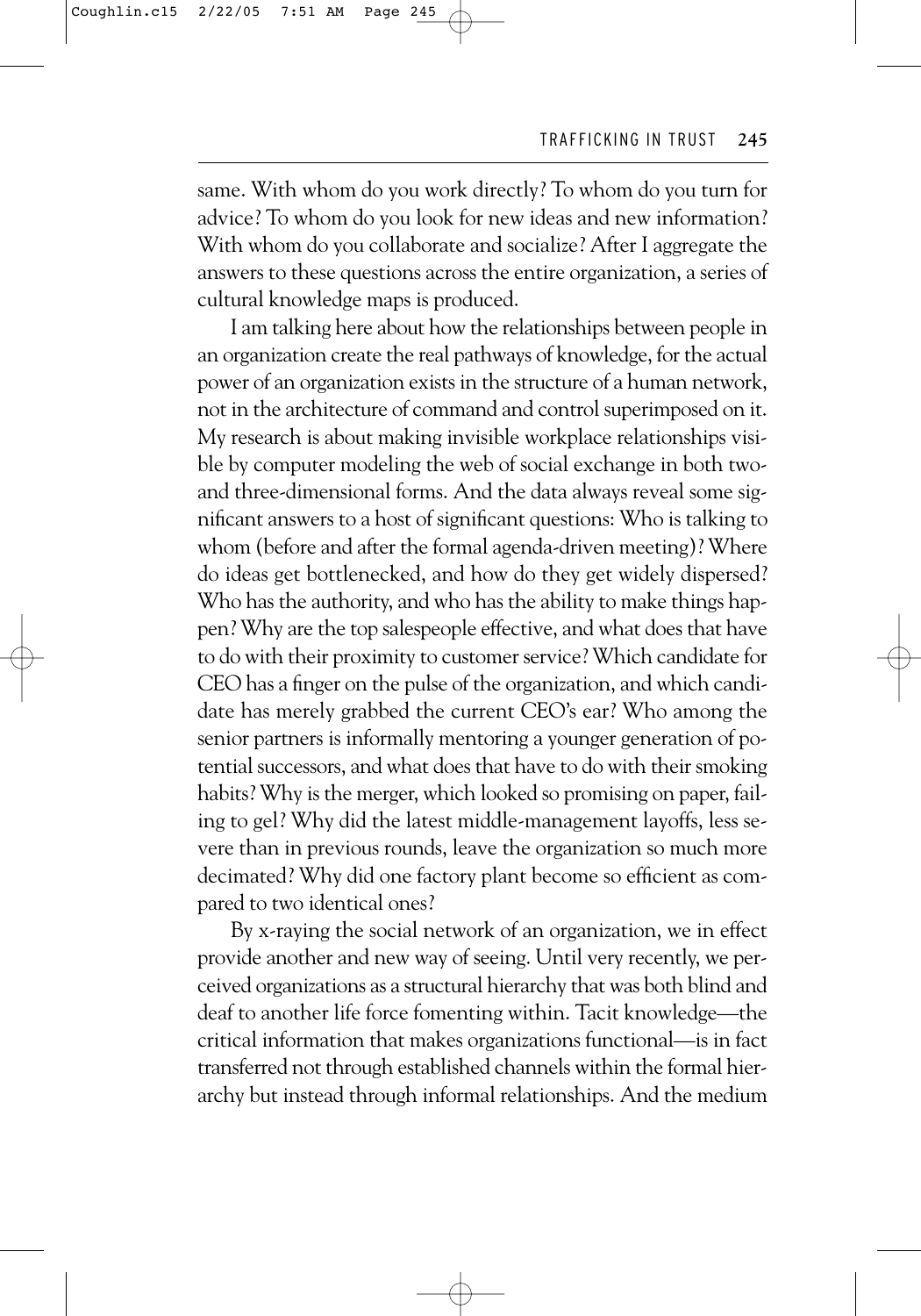of exchange is not just the *authority* of transactions but, significantly, the *trust* within relationships.

Without an understanding of this other world and its operating principles, women leaders will find genuine power to be potentially within their grasp yet nevertheless, frustratingly, at arm's length. And they will be marginally effective, at best, at managing and influencing their own culture. The missteps and misreads that result during reorganizations, layoffs, strategic initiatives, and promotion decisions are just a few signs of a larger cultural illiteracy that can bedevil all leaders (male and female) who fail to understand the social networks at work.

Such corporate failings usually indicate an incomplete portfolio of knowledge. An overreliance on explicit, procedural knowledge that can be readily taught or passed on in notes, instructions, or textbooks is the culprit. Tacit knowledge, in contrast, is developed through embodied experience; stored away in impressions, intuition, and instinct; and subsequently shared with trusted colleagues. The best leaders understand that this knowledge is a critical component of success. How one interacts with customers, navigates a bureaucracy, generates innovations, blows off steam without stressing the system, or increases the efficiency of a warehouse storage facility is not information that is always readily accessible. Such knowledge cannot be stored in databases or captured in instructional manuals so that it can be tapped when needed. Instead, it invisibly resides in each person's knowledge bank and is exchanged, distributed, or blocked depending on who that person encounters, trusts, or fears.

To understand how information flows through a network of relationships, I have focused on three archetypes of information sharers that exist in every social system—people I call Hubs, Gatekeepers, and Pulsetakers. Together they constitute a culture's DNA. Knowledge is encoded in these positions because they are located at the nucleus of trust. Knowledge is then replicated throughout the social system via trust-based relationships, which hold these key positions in place (see Figure 15.1).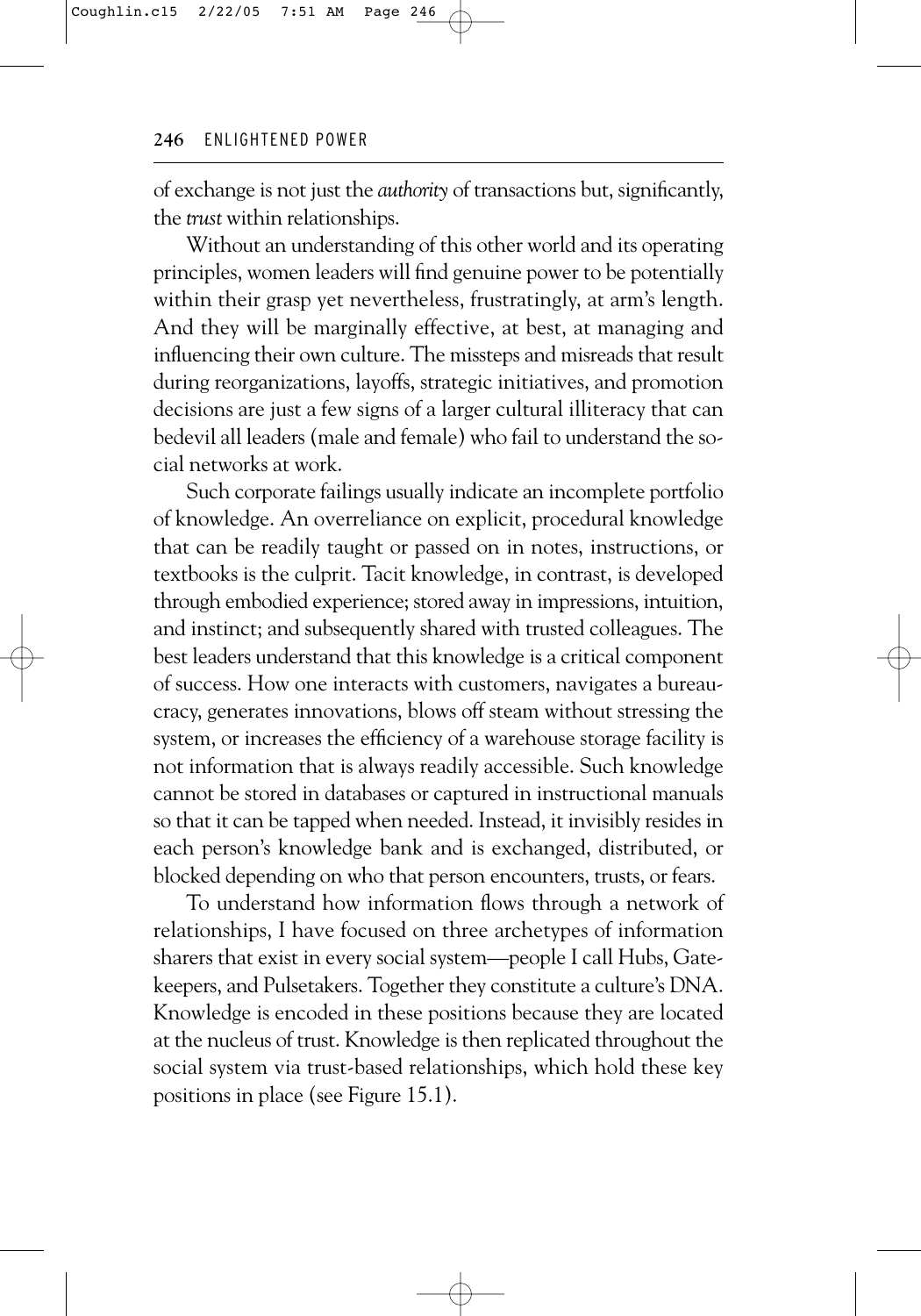

**Figure 15.1. The DNA of Social Capital**

- *Hubs* are people who are socially connected to the nth degree. They have the highest number of "direct ties" to others and hold numerous face-to-face conversations, like the center of a star in a classic hub-and-spoke system. They are also effective multitaskers who can juggle many activities, concepts, and relationships. You have to be careful what you say to Hubs. Although they are not malicious, they are so connected that any message may be quickly spread and potentially damaging. A Hub can thus accidentally cause harm, much in the same way a child unwittingly causes embarrassment by speaking the unadorned truth.
- *Gatekeepers* serve as important links or bridges within an organization, functioning as human way stations on critical pathways between parts of an organization or between Hubs. When information must funnel through one person on the way to another, a Gatekeeper is the conduit. If this person likes you, he or she can act as a valuable broker. Conversely, if the Gatekeeper does not support you, he or she can slow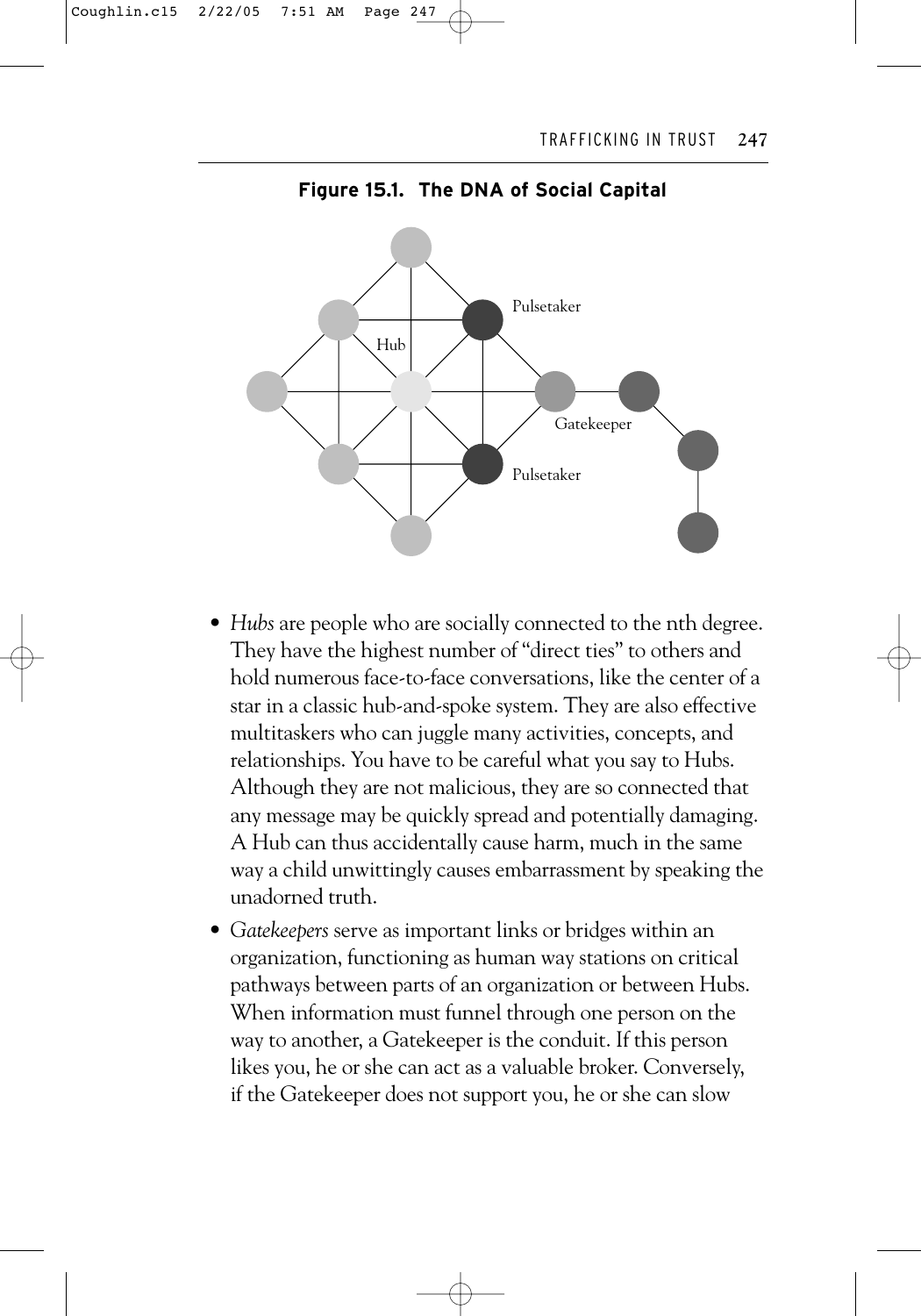down your progress by withholding critical information. Because Gatekeepers do not have as many activities to juggle, they have more time to survey the political landscape. And they are keenly aware of the calculus of power.

• *Pulsetakers* are connected through a great number of "indirect ties." They are almost the opposites of Hubs, unseen but all-seeing. Such people carry a lot of influence, much of it subtle. They are well versed in the culture, and a good proportion of them evolve into great leaders. They are key to knowledge succession and, at the very least, should serve as mentors and coaches for the newly hired and uninitiated. My favorite historical example of a Pulsetaker is Machiavelli, who observed court intrigue and influenced it masterfully without a prominent station.

These are the types of people at the nexus of knowledge within a network. And they transmit information amid a web of relationships using the powerful, cementing force of trust.

## **The Force Field of Trust**

For a long time I did not realize that by studying networks I was actually staring at trust. Knowledge is biased and does not travel neutrally like currency in an electronic communication network (ECN), or electric currents in utility lines. Instead, knowledge ebbs and flows down hallways, in meetings, and in private conversations inside and outside the office. The key to the way that knowledge travels lies in the relationships that can bypass the standard organization chart. The quality, kind, and extent of those relationships are much more influential than most leaders recognize. Relationships are the true medium of knowledge exchange, and trust is the glue that holds them altogether.

What does all this mean for the individual woman leader? Among other things, it dictates that her effectiveness and power depend not on her position or title but, instead, on her connections to others in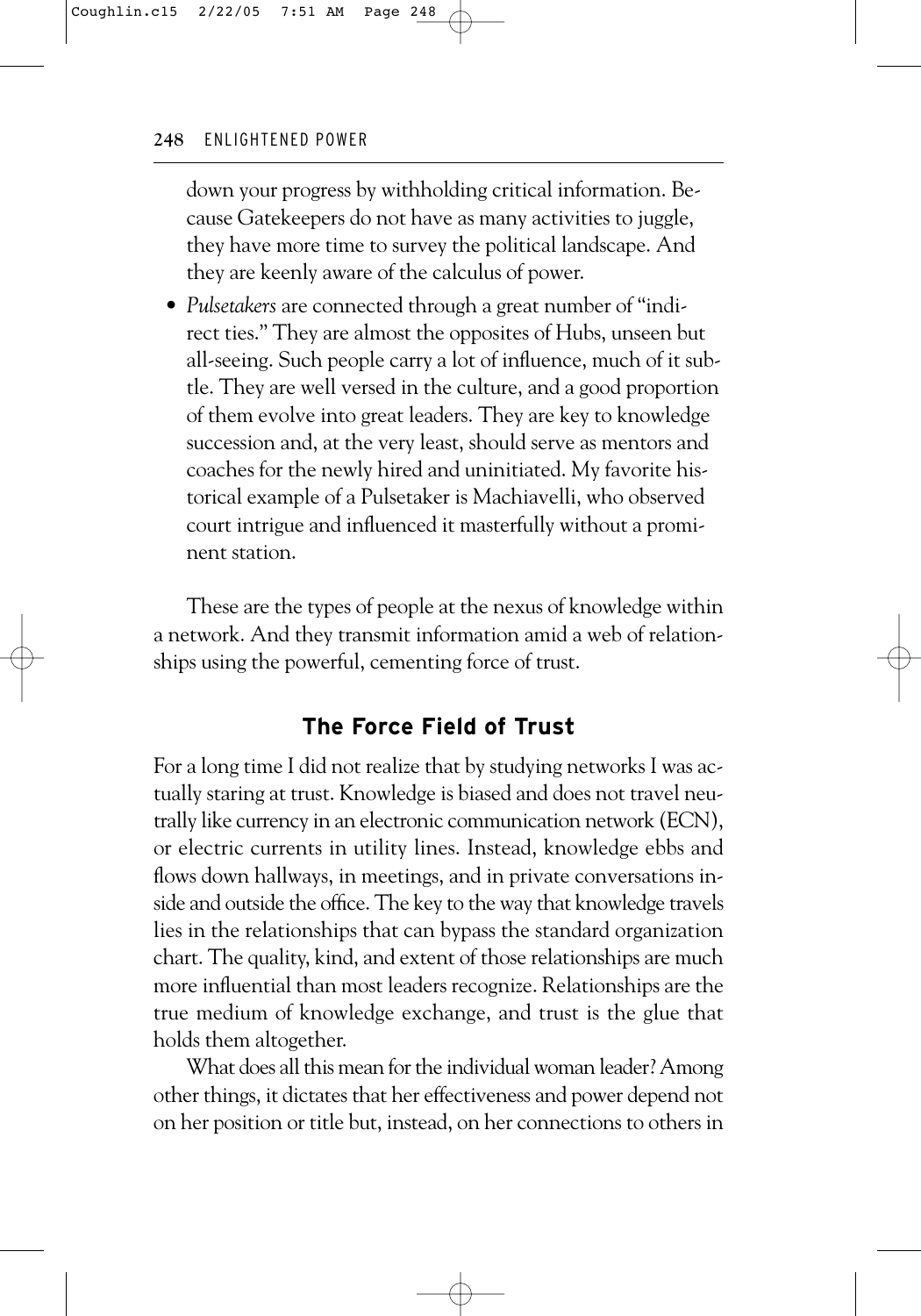a variety of intertwined networks. As a woman leader, you have to pay attention to those many and varied connections. And you have to make sure that those relationships are infused with trust. Only then can you fully access the many important strands of knowledge existing in your organization's social networks.

Consider the idea that members of an organization are wired to others to produce a ganglia of interconnected nerve endings (Figure 15.2). Studying the figure, you begin to realize that the network is a collective intelligence that is greater than the sum of its parts. Conversely, this also means that the insight of any one person about his or her own network (the egocentric network) is, by definition, fundamentally flawed. Why? Because it is engulfed by the whole of the organizational network. If a woman leader can fly over the network or through it, she can also understand how to produce a tipping point—and how to best influence the organization more effectively through its key network nodes. Indeed, new knowledge or strategy will be accepted by the organization only if adopted by the networks.

#### **Figure 15.2. Models of a Human Network Nervous System (Left) and of Biological Nerve Complexes (Right)**

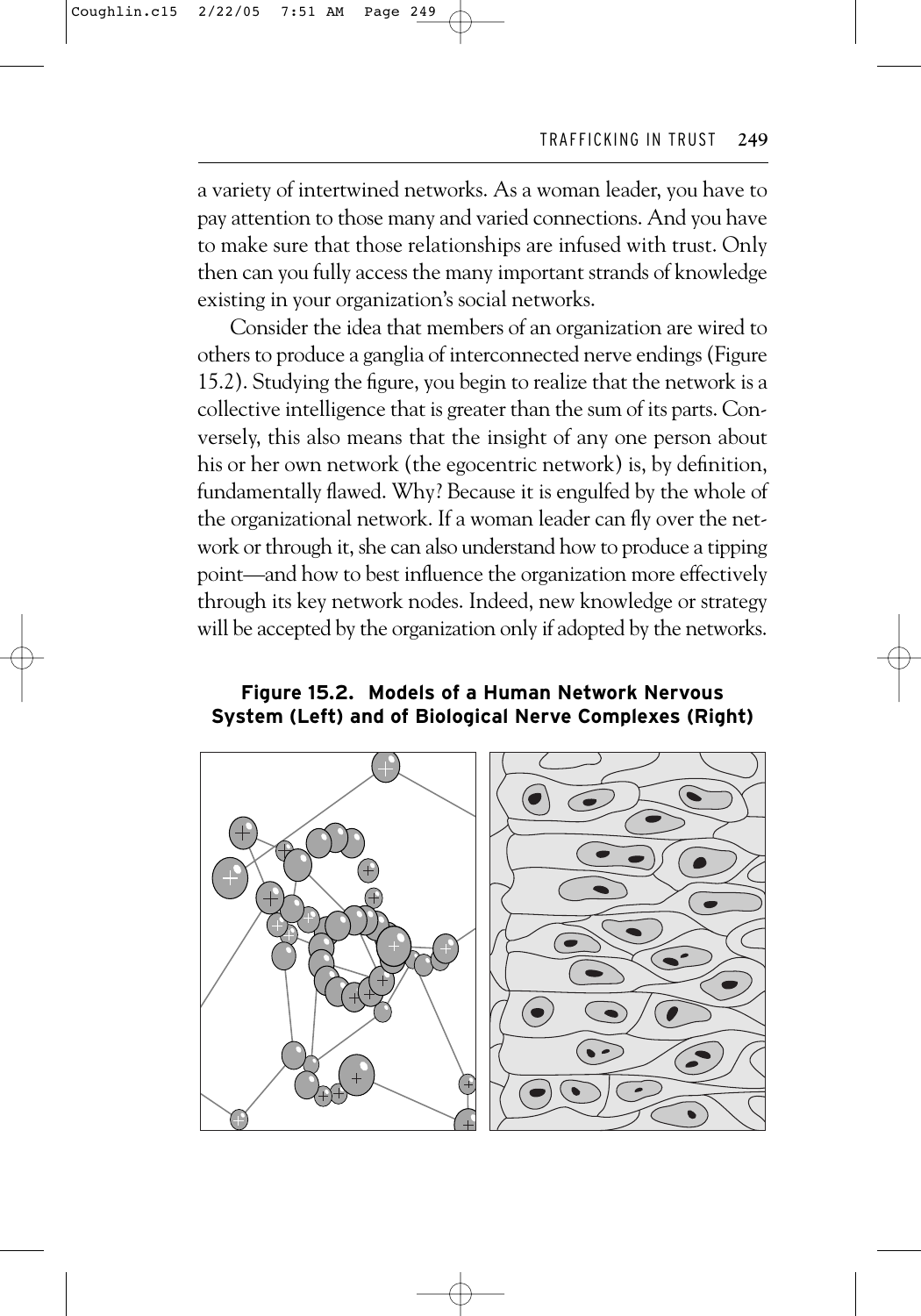Despite the perceived authority of the formal hierarchy, an organization's real value is at the mercy of its social networks.

Let's take three examples that evidence the impact of relationships, trust, and social networks in everyday work life: mentoring, contract law, and office politics.

Mentoring is one of the oldest forms of knowledge transfer and, in many ways, still the most efficient. Mentoring programs that thrive do so because they rely on the building of a real relationship between mentor and mentee. Mentoring programs that fail do so because they force the relationship on the participants without the understanding that trust is the foundation for the real connection. It is the quality, not quantity, of reciprocal exchange that is proportional to a high level of trust.

Contracts that adjudicate between organizations fill a void where trust has not yet formed by controlling for the costs of transactions across organizational divisions. At the same time, when trust is present, contracts ensure that there is clean separation between transaction costs and trust so that the relationship may continue unfettered.

In terms of office politics, how many successful executive underlings have found that it is critical to gain the trust of the CEO's administrative assistant? Without tacit knowledge of the CEO's time constraints, meeting availability, priorities, and moods (which the top executive assistant can choose to share or withhold), it is unlikely that one will succeed in effectively communicating with the CEO.

## **Seven Networks (and Seven Core Layers of Knowledge)**

You can achieve complete cultural literacy by understanding that all organizational knowledge is not created equally. Specifically, in any organizational culture, there are seven core layers of knowledge, each with its own informal network of people who exchange information. Individual people move among all networks. And different people may play different roles in each—for example, a Hub in one network may be a Pulsetaker in another. So it is *who* in *what* net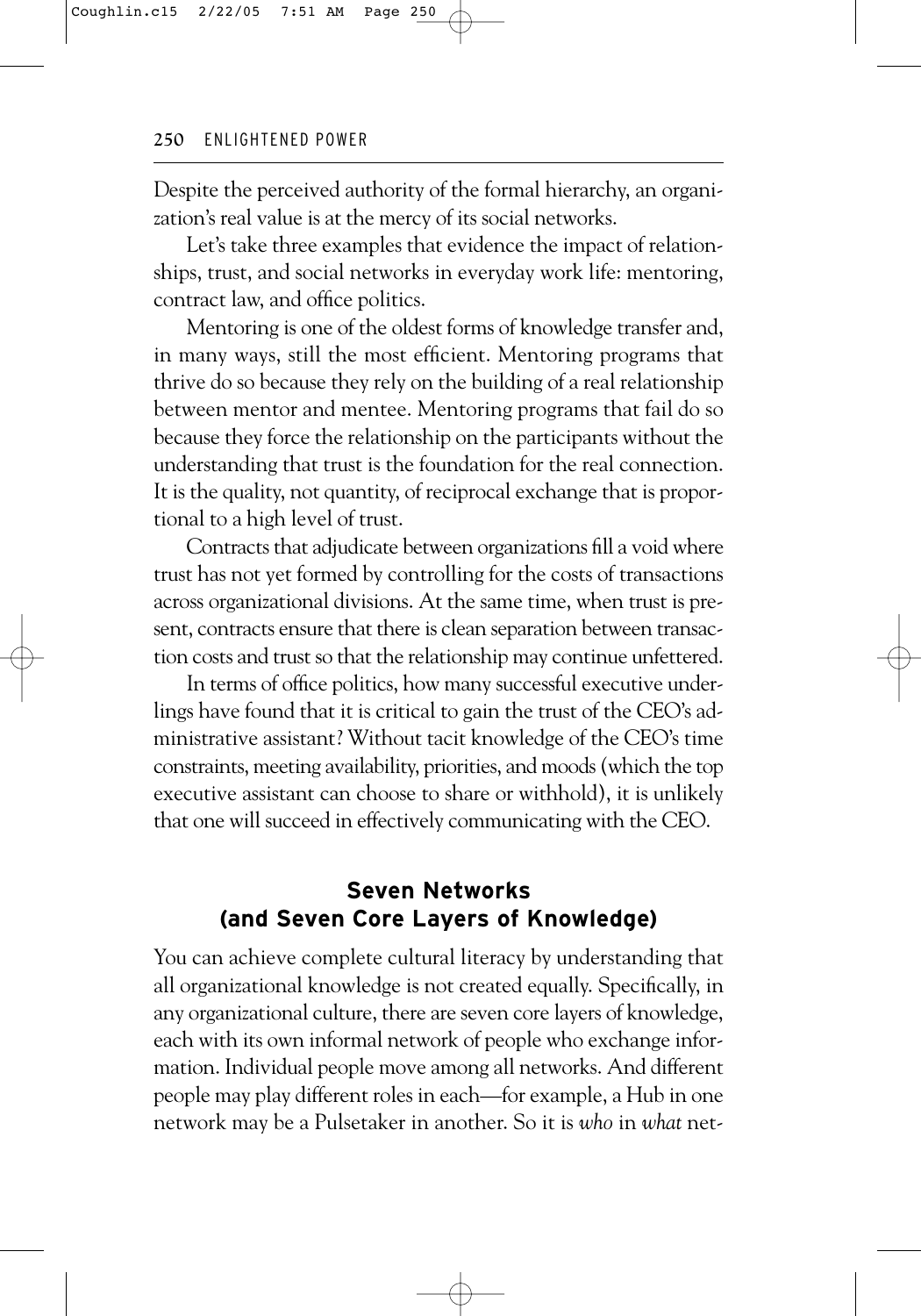work that shapes organizational knowledge. The following sections describe the seven social networks that I regularly use to discern the stratigraphic layers of knowledge.

## **The Work Network**

With whom do you exchange information as part of your daily work routine? The everyday contacts of routine operations represent the habitual "resting pulse" of the organization. This network contains functional and dysfunctional processes. It is a *baseline* of knowledge containing valuable nuance as well as noise.

## **The Social Network**

With whom do you *check in* to find out what is going on? This network is a strong indicator of trust. Healthy organizations have social networks strong enough to withstand stress and uncertainty but not overly demanding of people's personal or productive time. When social networks are sparse, it can mean two things: either the organization has just been formed and trust is nascent, or the organization has suffered a setback and trust is betrayed.

## **The Innovation Network**

With whom do you collaborate to kick around new ideas? In this network, people talk openly about ideas, perceptions, and experiments without political concerns. People in this network do not hold sacred cows in esteem and may clash with keepers of corporate customs. There is a healthy amount of trust and irreverence in this network.

## **The Expert Knowledge Network**

To whom do you turn for expertise or advice? Organizations have core networks possessed by key members who take solace in the legacy of the enterprise. They are the keepers of past traditions and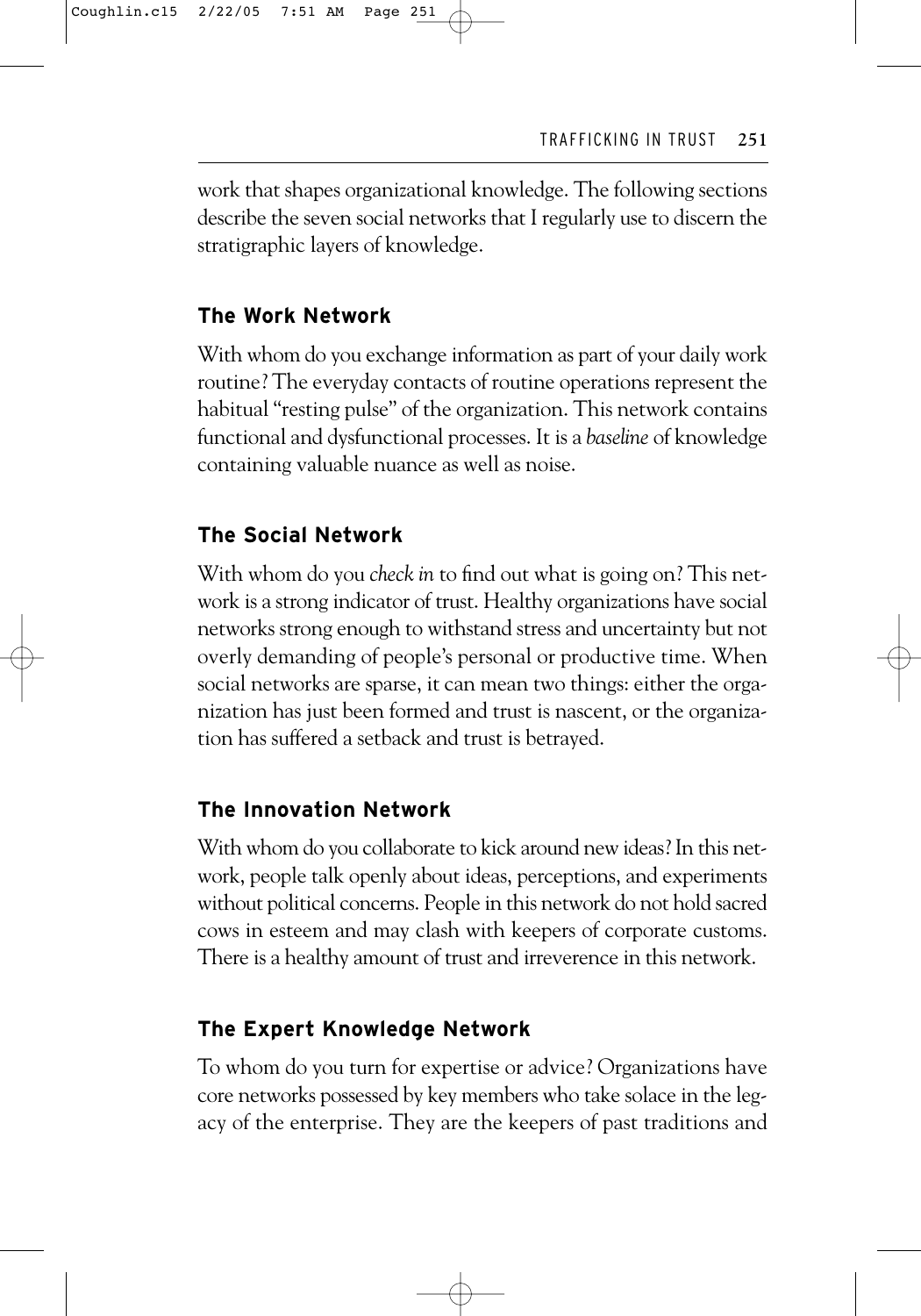procedures that they helped establish. As such, they are often uncomfortable or threatened by innovation. The people in this network form tight-knit core groups or cliques of closely held trust.

## **The Career Guidance or Strategic Network**

To whom do you go for advice about the future? If people tend to rely on others in the same company for mentoring and career guidance, that in itself indicates a high level of trust. This network often directly influences corporate strategy, decisions about careers, and strategic moves.

## **The Learning Network**

With whom do you work to improve existing processes or methods? Key people in this network may end up as bridges between Hubs in the expert knowledge and innovation networks, translating between the old guard and the new. Because most people are afraid of genuine change, this network tends to lie dormant until the change awakens a renewed sense of trust. It takes a tough kind of love to entrust people to poke holes in your established habits, rules, and practices.

## **The Decision-Making Network**

To whom do you go in order to get decisions made expeditiously? Key people in this network know how to "work" the system, use old processes for new purposes, and in general get things done. This network is usually sparse because, under normal conditions, decisions are made through established processes and procedures. When this network is dense, it is indicative that existing procedures are in all likelihood broken, irrelevant, or never existed. In these instances, decisions become like market transactions and occur instantaneously.

An individual woman leader's understanding of the social networks within her organization usually determines her access to critical organizational knowledge—and thus the extent of her power,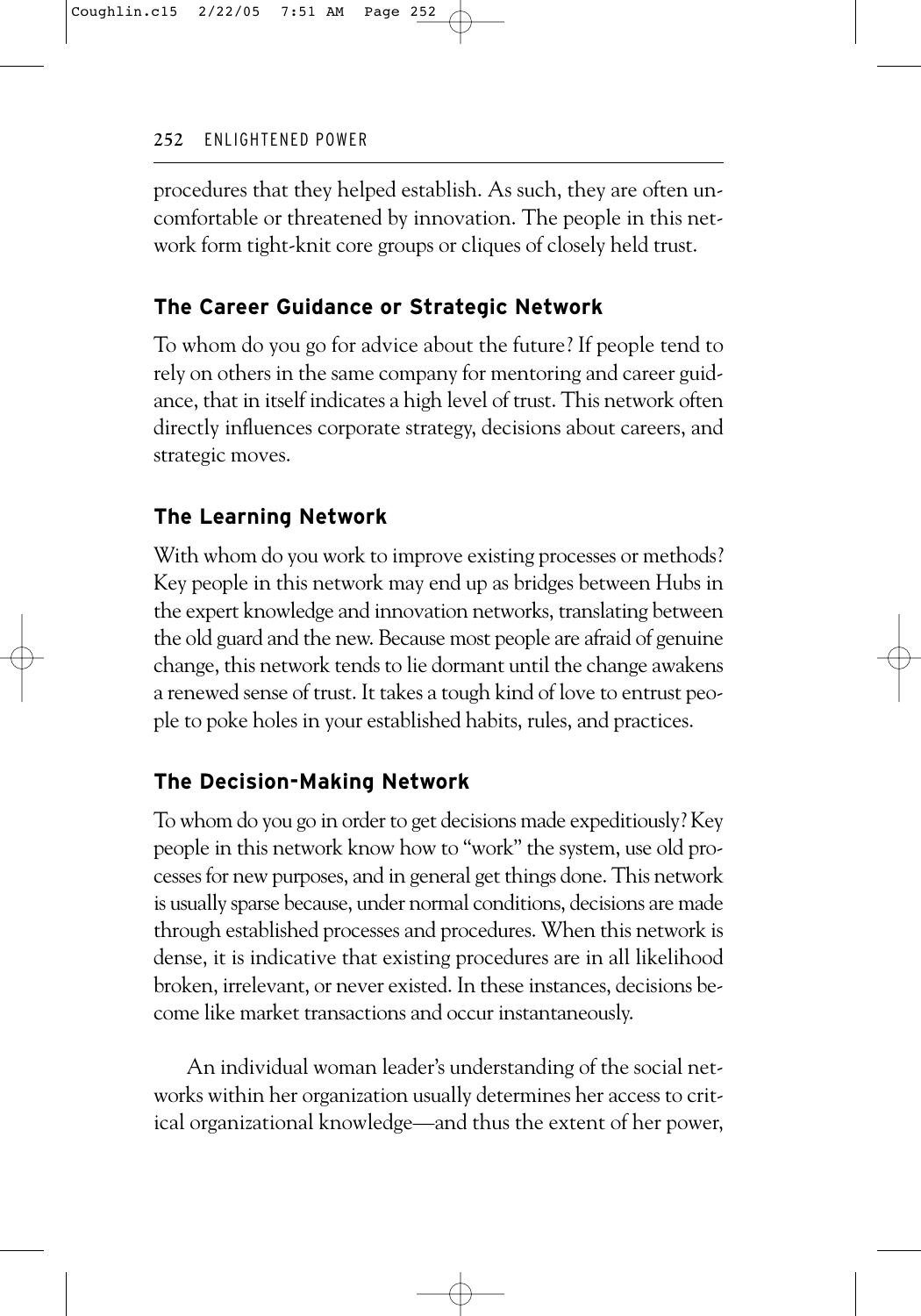influence, and impact within the enterprise. Not surprisingly, a woman leader's understanding of social networks usually shapes her satisfaction with her leadership position and the organization in general.

## **Mapping Trust: Decoding the DNA of the Organization**

More broadly, understanding networks and the roles people play in them is the key to decoding the DNA of the organization. Network analysis can be used as a diagnostic tool in many ways. Insights rendered can be critical for the success of mergers, acquisitions, talent management, corporate restructuring, innovation, improving efficiency, succession planning, and deploying a communication strategy, to name just a few areas. Network analyses have been used by architects and interior designers to determine optimal workspace planning, CLOs who want to tap real knowledge and innovation potential, and the U.S. government in unraveling the networked world of al Qaeda. Here are several real-world cases taken from the NetForm database exemplifying a smattering of the applications.

The aerospace giant **TRW** learned that a procurement staffer three layers below the divisional hierarchy was an informal "personnel department." She was assessing the competencies of colleagues and matching them to the right jobs or directing them to appropriate training. Our work helped identify this shadow leader. The organization recognized and rewarded her. She was coached in the ways of the hierarchy so that in six months her promotion would result in a smooth and successful transition.

A medieval—er, rather a midlevel—university administrator at **UCLA** was, as a control mechanism, letting work collect on his desk, thus keeping it out of the hands of others. He'd taken up with a clique of grousers who reinforced his negative aura. The surprising solution? A promotion. It's hard, after all, to fire someone in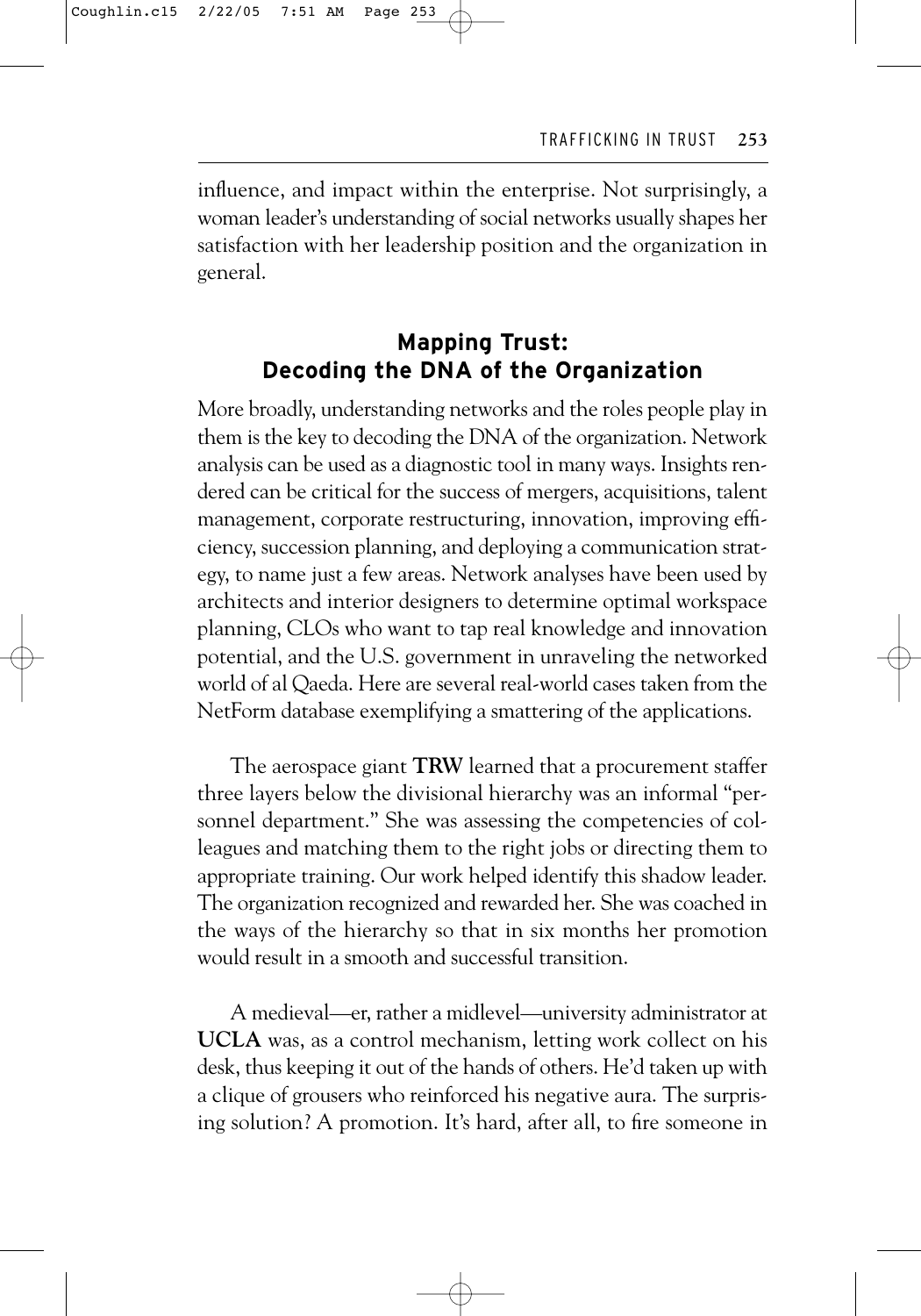Coughlin.c15 2/22/05 7:51 AM

#### **254** ENLIGHTENED POWER

academia—but promoting him disconnected him from his negative support group and removed him as a bottleneck.

The **Los Angeles Philharmonic Orchestra,** dependent on donor goodwill, upset some sponsors by failing to print their names in the programs. Information was dropping between the cracks. No one was able to understand how this could happen. The real reason? The development staff consisted of young new hires, whereas the marketing staff was made up of fifteen-year veterans. The net result: the two groups talked past each other when it came to thinking up new ways to do things. Hubs, Gatekeepers, and Pulsetakers were assembled in a task team to ensure that nothing more fell through the cracks (see Figure 15.3).

**Hewlett-Packard** was reorganizing and reinventing itself in the late 1990s. The company's founders, now deceased, had made famous their management approach (the HP Way). I employed network analysis and confirmed the long-held cultural belief that the HP Way consisted of management by walking around (MBWA) in essence, nurturing the networks. I uncovered that the root cause of organizational pathologies was not the HP networks but a vacuum of authority, for example, hierarchy missing in action. The HP response was an organizational swap whereby powerful networks begrudgingly gave ground to a new imposed hierarchy.

The royal tombs in ancient Egypt were home to the bones of the dead. So it was with a sense of irony that I was staring up at a six-story modern pyramid of **Steelcase,** a manufacturing firm, home to research and development. The company's tacit policy was "creativity on demand" producing over the years a state of cultural exhaustion. A return to former levels of creativity was achieved by diagnosing undiscovered but thriving areas of innovation. The solution consisted of integrating the measurement of the networks as part of individual and collective performance, reinforced with a redesign of the workspace.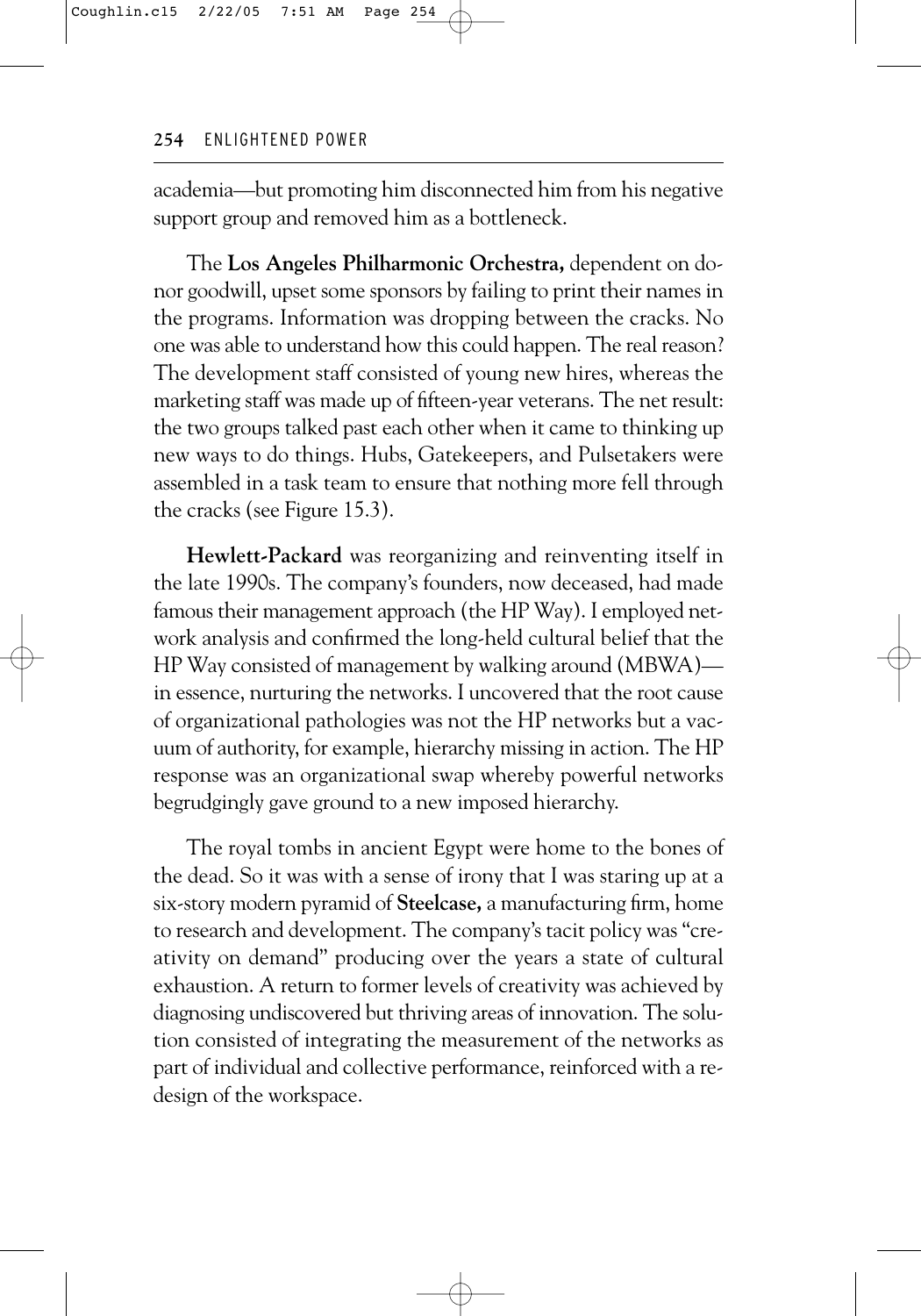



 $\overline{\varphi}$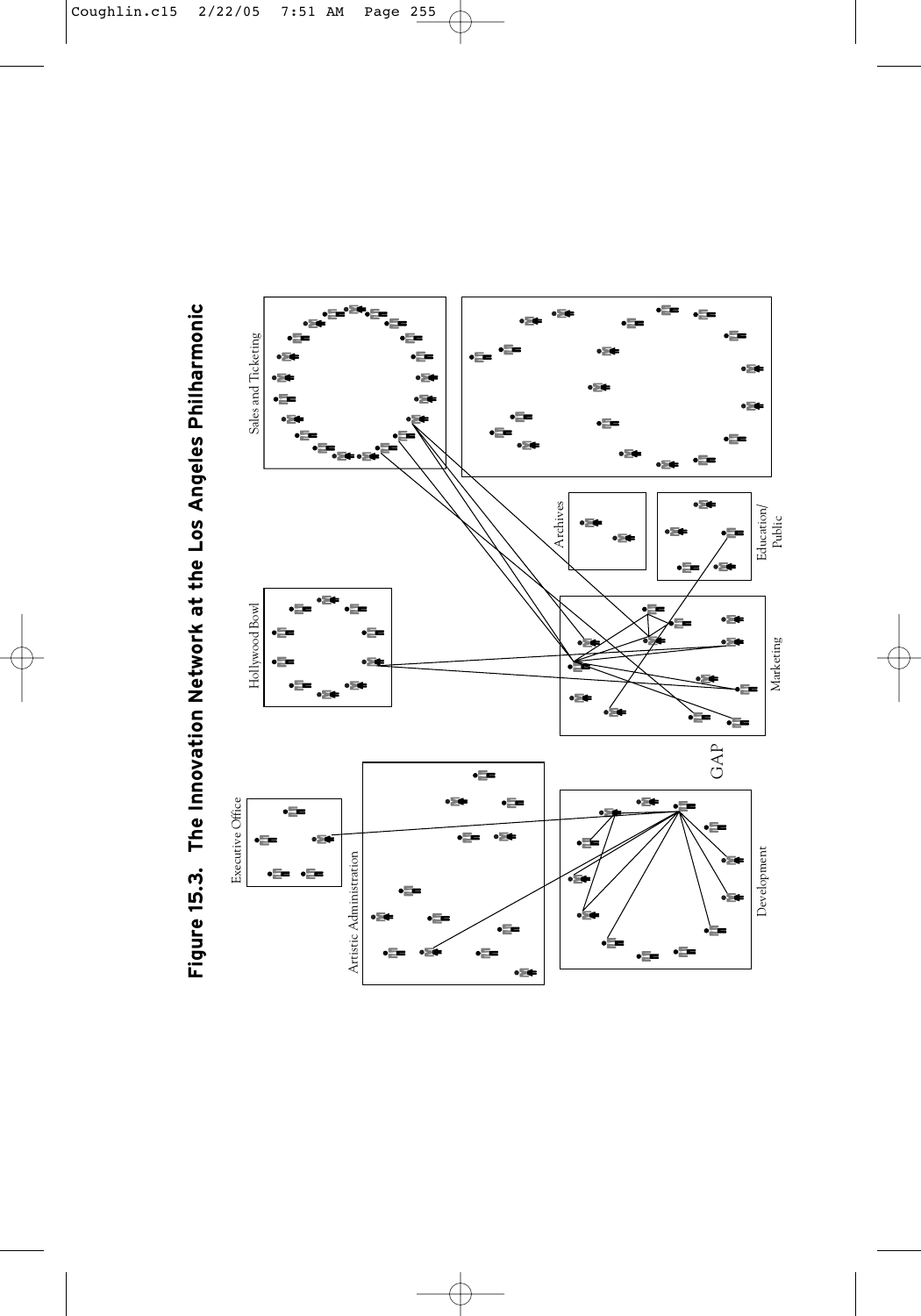Social networks also proved to be key for the naval operations for Warfare Requirements and Programs at the **Pentagon.** Figure 15.4 is the image of an organizational analysis conducted of the U.S. government, three hierarchical layers down from the president. Within each organizational segment you can see smaller subgroups denoted by densely connected circles. The perimeter of the circles is made up of microscopic dots denoting real people. The crisscrossing lines that fill each circle represent the reciprocal communications between individuals. It is obvious that the relative density within the circles eclipses the connections between them,

**Figure 15.4. Work Network, Pentagon**

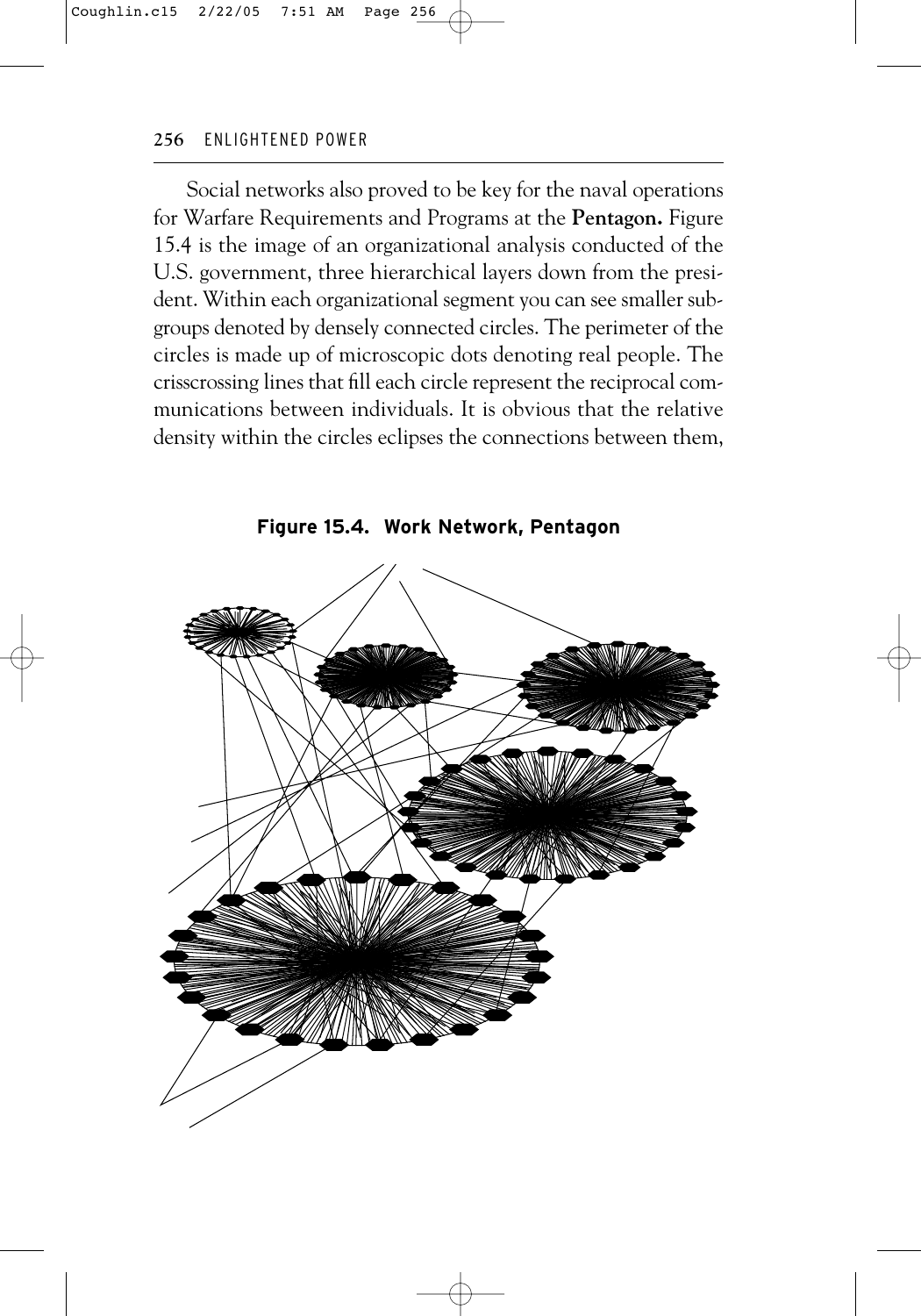#### TRAFFICKING IN TRUST **257**

indicating that people spend their limited resources arbitraging information within segmentary or "siloed" divisions. The unhappy result: competing for scarce information produced a perilous mix of politics and human error compromising overall effectiveness. New technology was put in place to eliminate human error, freeing individuals to do the one thing that technology cannot—innovate.

A network analysis of a largely female-run **Head Start** agency revealed an unusual pattern, one in which men were communicating exclusively through a subset of the women. There seemed to be no rhyme or reason for this particular pattern, as it cut across division, function, and tribe. On reviewing the anomaly with the company's president (who was not a member of the clique), she too was stumped. On hearing the names read to her, she proclaimed, "I've got it—they're all smokers!" One further note: none of the men had previously smoked. They nevertheless risked potential long-term health hazards for short-term access to information.

In a merger of two container plants, **International Paper** had to wrestle with decisions around what would be outsourced and what would remain with the new entity. Management quickly came to certain decisions about retaining key players. Our network analysis indicated, however, that the key players were only a part of a greater knowledge network. Management's initial decisions about retention of talent were based on individuals, not on the collective intellectual capital of the network. When they considered the broader implications of outsourcing in light of organizational knowledge, they came to a different set of decisions.

Women made up less than one percent of the directors at **JP Morgan** in the early 1990s. By 2001, the firm's population of directors was fifty percent men and fifty percent women. A network analysis showed that the statistically balanced population at the director level shared a healthy dialogue between male and female counterparts. Closer examination, however, revealed a hidden pathology. Men talked to each other at the director level eighty percent more than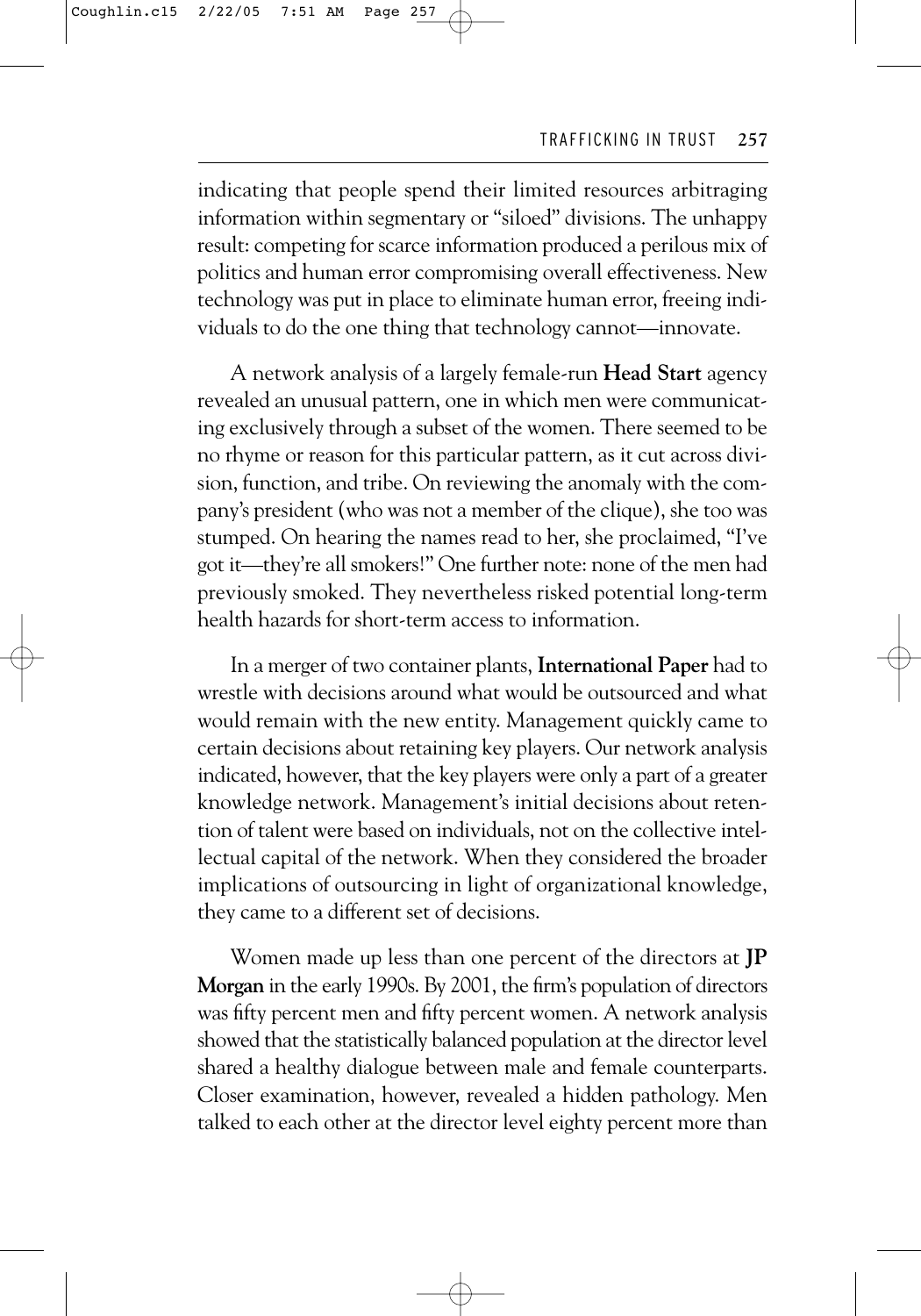women talked to each other. Why? Female directors were still treating men as their mentors, modeling their behavior on their female predecessors, who in fact did rely on male mentors. But now, in a day of gender equity, this survival behavior was disabling rather than enabling. By still communicating through a male conduit, women were spending more time in circuitous female-to-male communications rather than communicating directly with each other, woman to woman. Building trust and true cooperation (and not competition) among the female cohorts was the next step in achieving effective operations by overcoming the legacy of gender bias.

## **Moments of Seeing**

"Deep tissue" network analysis described in these case studies provides information most people sense but can't see. Executives are satisfied with these revelations because they can at last see what's really going on and are able to influence their organizations in a more profound and knowledgeable way. Rank-and-file employees are relieved because there is a rationale for recognizing their role in collecting, facilitating, and distributing tacit knowledge. This results in both management's and employees' having greater confidence in each other.

I have personally conducted many network analyses. And I have done so as an anthropologist. My goal here has been to decipher what real working knowledge is. People in organizations are intimately familiar with their own context, while the anthropologist is not. To a real extent people are right about what they are describing to me—it is their reality. But they know too much and see too little. That's where an anthropologist's interpretive eye serves as a corrective lens. What do I mean?

Every time I step across the threshold of an organization, I remember the research done on children's art. Most children draw what they know, not what they see. Similarly, when the untrained eye of a leader draws a picture of the organization, he or she does it on the basis of what he or she knows. The resulting image is usually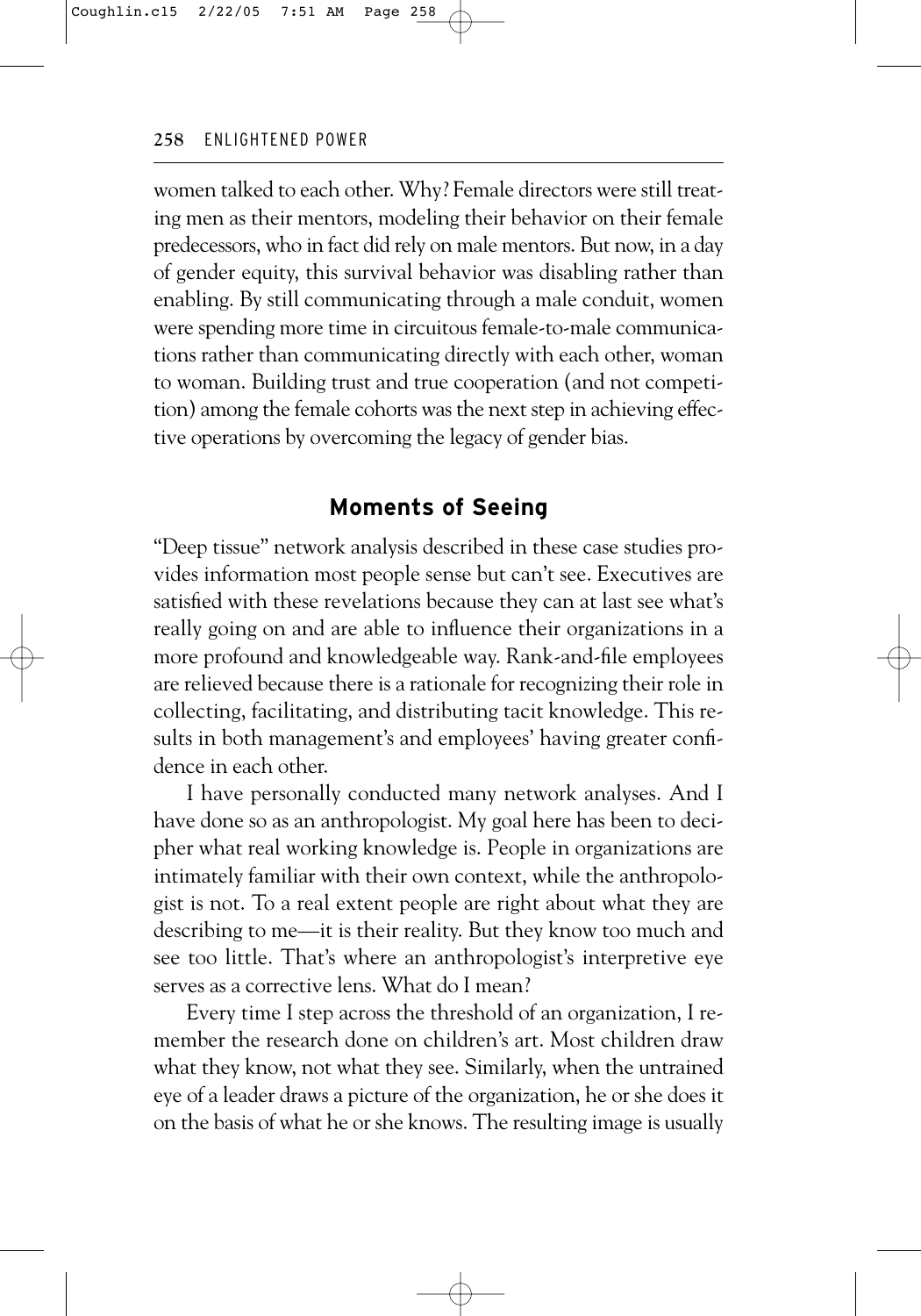#### TRAFFICKING IN TRUST **259**

a flattened organization chart, distorted in perspective; long on opinion and short on reality. To draw what you see, you must forget what you know. You must erase any preconceived notion of what the object is and draw only what is there. If all of us can do this, then we truly see.

The sad fact is that what people usually see inside their organizations is what they know—an explicit structure—in exactly the same way that we walk into any building and see its physical architecture. What they do not see is the shape of an invisible culture that fills the organization, in much the same way that people can't see the shape of the space that fills a building. Although there is safety, security, and certainty in the explicit hierarchical structure of organized work, there is precious little representation of another, equally valid, and very real worldview of its hidden culture. By connecting the dots revealed by network analysis, an anthropologist can bring into focus an emergent, shadow world beneath the formal one.

## **The Accidental Anthropologist: A Nonconformist's Triumph over Bureaucracy**

I am fortunate to be an anthropologist, if only by accident. The story of my journey to that discipline (and to my passion for social networks) is a tale of two identities, one with relevance for any woman leader. For that tale is illustrative of the value in nonconformity—and the stifling danger of playing by and with the rules of the bureaucracy.

I vividly remember an early, crystallizing moment in that journey. I had graduated from college and was working as a research chemist in Salt Lake City. One evening, after ruminating over molecular structures all day in my office, I glanced down from the mezzanine onto the laboratory floor below. Chemists, physicists, and technicians were milling about the lab benches enmeshed in their work, colliding and dispersing in a swirl of motion that reminded me of the way molecules or subatomic particles interact. I froze. Instantly, a picture formed in my mind, and I saw a pattern of connections formed from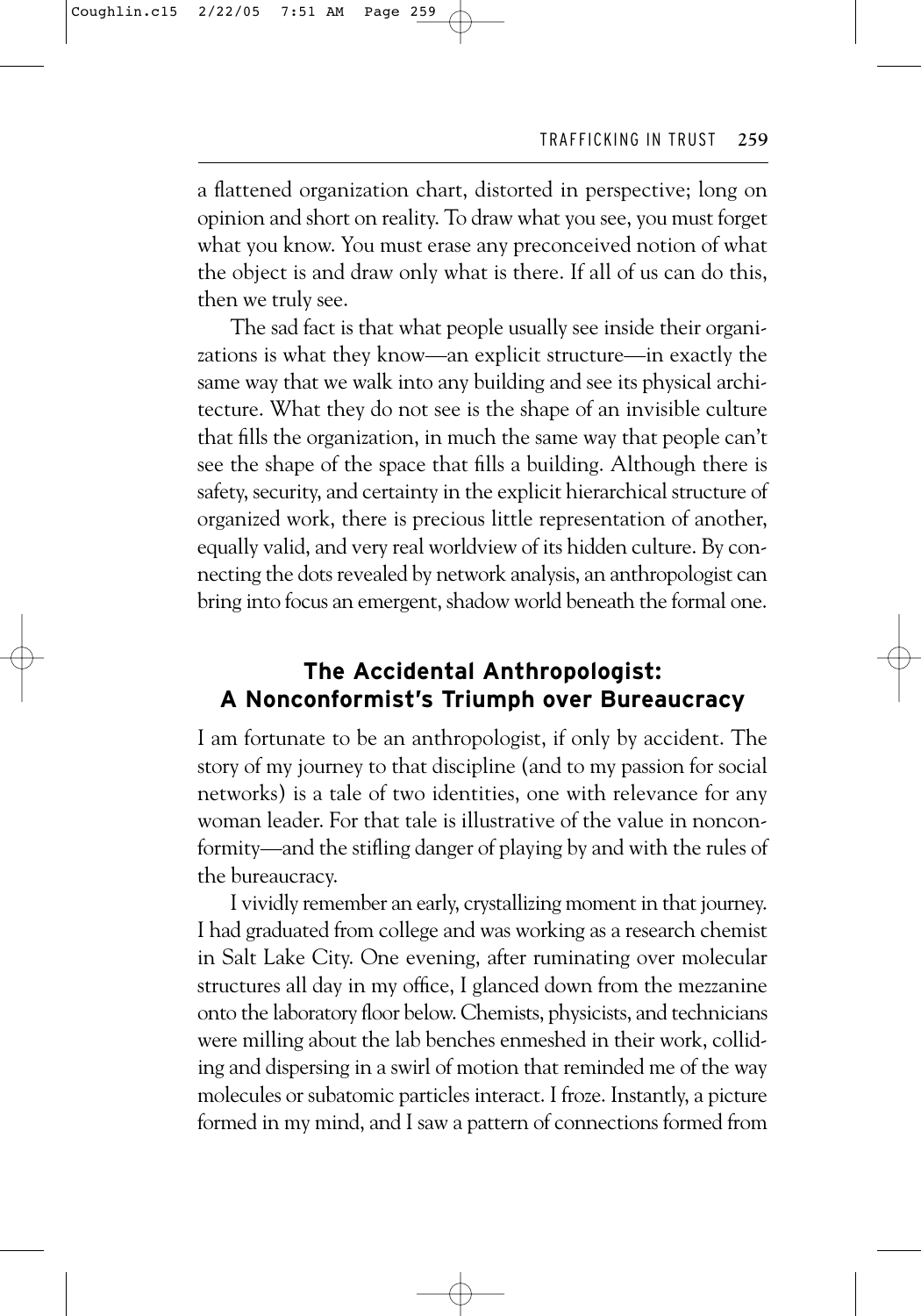familiar exchanges that had been invisible to me before. Over the next few months, I continued to observe such patterns in action.

I saw these patterns largely because of the parallel lives I had been living in both the arts and sciences. While pursing my undergraduate studies in chemistry and physics at Austin College in Texas, I also privately maintained my lifelong studies in the visual arts. Although I was unwilling to substitute art for chemistry, I was willing to make art my second major. And, eventually, I was drawn to the field of iconography of art—and indirectly to the discipline of anthropology by using art and artifacts to reconstruct the ancient trading patterns of the Mayans and Egyptians.

Track back to that moment on the mezzanine. When I saw the pattern of human interactions taking place in real life and coupled them with the archeological work I had done in reconstructing ancient human interactions, I decided that the idea was robust enough to follow up on in a disciplined way. After all, it was all about recognizing patterns. So I transferred all of my postgraduate studies in quantum chemistry and mathematics—much to the chagrin of Professor Henry Eyring in the chemistry department—to the department of anthropology. I subsequently received a master's degree for developing a new mathematical model for analyzing human networks.

Five years later, I moved to Boston with my husband and son, landing at Harvard. I did not find it easy to carve an innovative path while fulfilling requirements for my Ph.D. Perhaps because I had been in the corporate world, I had little patience for the antiquated rituals of academia. Yet I pressed on, regardless of the obstacles. The folks at Harvard initially urged me to become an archaeologist. I demurred—I was tired of piecing together the incomplete puzzles of dead people's cultures. I wanted to understand living cultures in which all the pieces are alive and moving. Meeting me halfway, my professors suggested that I model myself after Margaret Mead and live among tribal elders, such as the Mayans. But if I were going to study strange, exotic behavior, I wanted to go where the real action was—to strike at the solar plexus of the modern corporation, an unexamined heart of darkness. Although not the usual anthropological fare, it was compelling to me.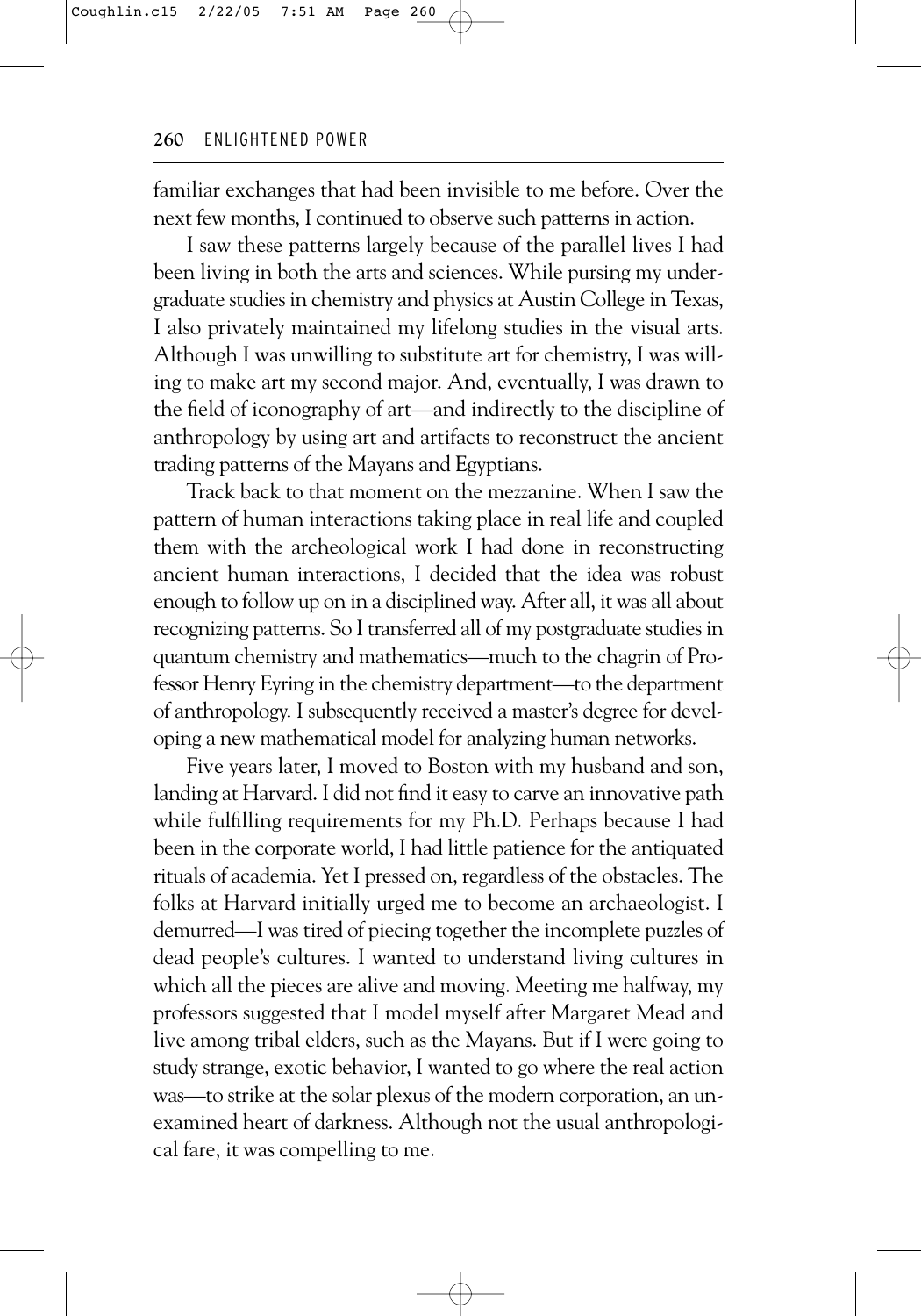#### TRAFFICKING IN TRUST **261**

Persuading professors, corporations, and potential funders of my idea proved daunting—and ultimately unsuccessful. But I didn't give up and decided that I could pay my own way through by consulting. Toss in a few scholarships, I figured, and I just might make it. The lesson here: have the integrity to hold true to your ideas and it will immunize you against institutional attempts to transform you into a Stepford student. Who wants to be a professor's clone (aka protégé), when you can be an independent product of your own thinking?

After pounding on many corporate doors and having as many slammed in my face, Bolt, Beranek and Newman (BBN), the technology company founded by MIT professors (they are the ones responsible for the @ sign in email), decided to enlist me. My professor's skepticism about my unique approach evaporated upon their recognition that the Harvard Business School (HBS) was jealous of my opportunity to study BBN, an opportunity long denied to them. It's always heartwarming when one vice trumps another. Later, I discovered that BBN founder Richard Bolt was a personal friend of Margaret Mead. Coincidence?

During my dissertation writing, I was a careful listener, responding discreetly and respectfully. As attempts among BBNers to surreptitiously play me for information failed, they began to trust me. In method, I functioned exactly like a cultural anthropologist studying a hunter-gatherer tribe. I took copious notes, attended meetings, watched how and in what order people spoke. As part of my thesis, I developed formulae for ranking the significance of individuals as knowledge conduits, and began calculating how networks emerged and changed over time.

With Ph.D. in hand, I went west to the business school at UCLA to continue my research. And it was there that I finally and fully ran into the obstacle of bureaucracy. As the only anthropologist in the business school and the newest junior member to join the faculty of this public institution, I was a bit taken aback at the sheer number of private, closed-door meetings during which faculty members obsessed over unwritten rules, behaviors, and dress. Social scores were kept over every slight. Differing ideas about scientific research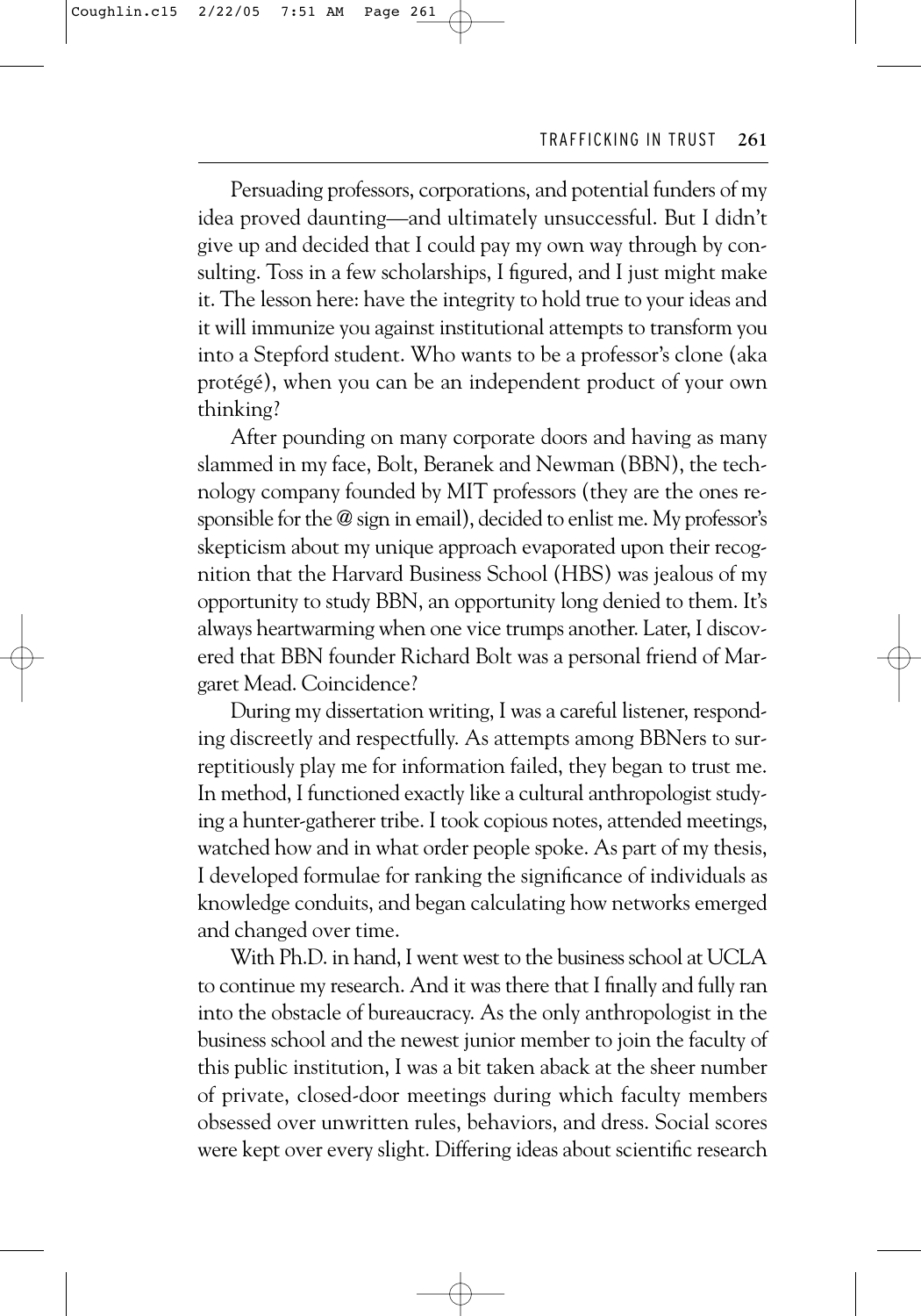were taken personally. I was explicitly instructed to steer clear from the Margaret Mead model of reaching out to the public and to instead adopt a competitive strategy of narrowing my field of potential discussants. My goal according to the academic bureaucrats was to create an intellectual fortress built up through years of obfuscation with the tools of an arcane academic language. Following such an approach, if I played my cards right, I could eventually work my way up the ladder to an apotheosis, at which point there would be only one other person in the world with whom I could have a conversation about my research. This was allegedly the height of intellectual achievement.

I have never and will never conform to such a stifling bureaucracy. And I didn't then, either. For instance, when I pointed out the relativity of hierarchical rules, one UCLA economics professor (a rumored confidant of the deified Alan Greenspan), proclaimed, "What hierarchy? I see no hierarchy here at UCLA." My deadpan response: "Well, if you look 'straight out' from the top of a hierarchy, you can't see the organization below." I'm not sure if my comment ever fully registered.

After a decade at UCLA, my resignation in 2000 marked my coming of age in academia. I gleefully accepted Harvard's invitation to come back east and teach at the Graduate School of Design. I had, in a sense, returned to art. And, in so doing, I encountered far less bureaucracy. Perhaps this was due to the fact that Harvard doesn't care about becoming "the UCLA of the East" and is instead focused, for better or worse, on being "the Harvard of Harvard." Or perhaps this had nothing to do with a particular institution at all. Perhaps it was because I had finally learned how to triumph over bureaucracy—by completely ignoring it.

#### **Lessons Learned**

Here's one important truth that I have learned from my personal journey: streamlined org charts, precise reporting relationships, and established bureaucratic procedures create a traffic grid, a visual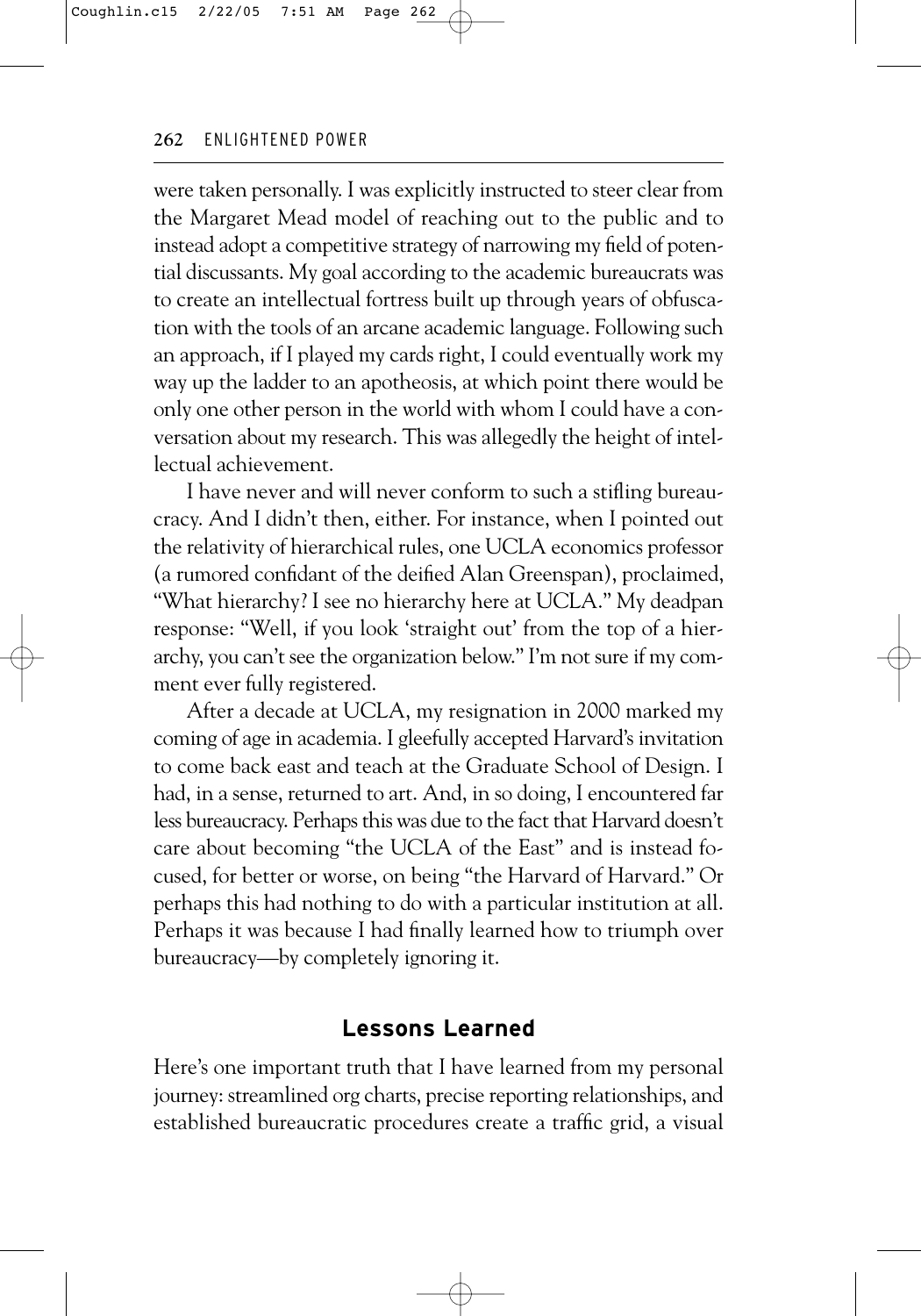composition of formal structures for how things should work. The fact that things actually work much differently, and sometimes at complete odds with the formal apparatus, leads us to the discovery of a second world, buried beneath the first.

Coughlin.c15 2/22/05 7:51 AM

It was a bitter pill to swallow when the test case for my theories came from the World Trade Center towers, not the ivory tower. The field of research and practice I had spawned in the 1990s was growing—competition surged. But then the cacophony of entrepreneurialism was stilled with the collapse of the World Trade Center towers on September 11, 2001. Never was the case for the power of networks made more obvious than on that day in that single event, but not in the way most people think. Al Qaeda is a network, but any network's success depends on its host. And what better host than a U.S. government that did not or would not talk or walk across organizational walls and halls? It was the same bureaucratic phenomenon I had earlier witnessed within the American university system—a problem that is plainly not unique to that system.

The lesson here for women leaders in today's organization? We ignore trust-based networks at our peril. When we do, key employees are not retained over time. Mentorship breaks down. Institutional memory seeps away. Manipulative blowhards who have the boss's ear get promoted over more talented but less visible rivals. Lacking the psychological safety net of trust, many employees run away from risk rather than run toward it.

Please don't consider this an indictment of hierarchy, however. Hierarchy is an important aspect of an organization's structural integrity. It is, in fact, half of the knowledge equation. But hierarchy's power cannot be confused with that of the equally real and relevant social networks that account for so much organizational knowledge. In the final analysis, hierarchy and networks should be yoked together to ensure balance and accountability.

By respecting the social networks in her organization, keeping the trust of its powerful Pulsetakers, forming alliances with the Gatekeepers, and strategically positioning herself with the Hubs, today's woman leader can optimize power, innovation, and efficiency. At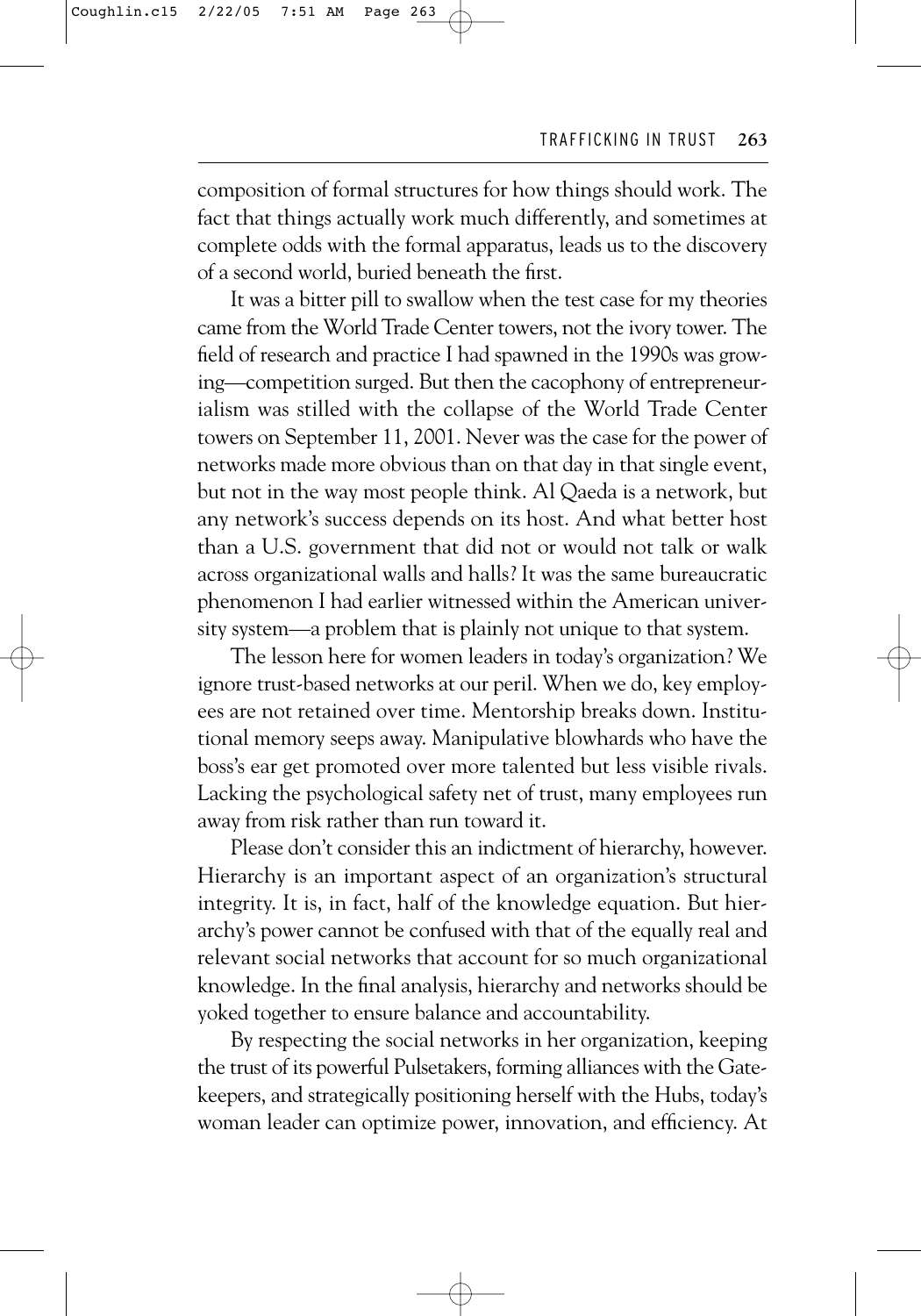the same time, she needs to remember that only the hierarchy can turn all of this cellular anarchy into order. The woman leader should respect and leverage the hierarchy accordingly.

I have been branded the "Queen of Between" for my contribution to the network theory and its application. Guilty as charged. In truth, I'm really a closet hierarchist because I recognize that hierarchies will always have their place in organizational structure. Hierarchies can neutralize networks but networks can unhinge hierarchy. In the end, it is a dilemma—and an uneasy balance of power.